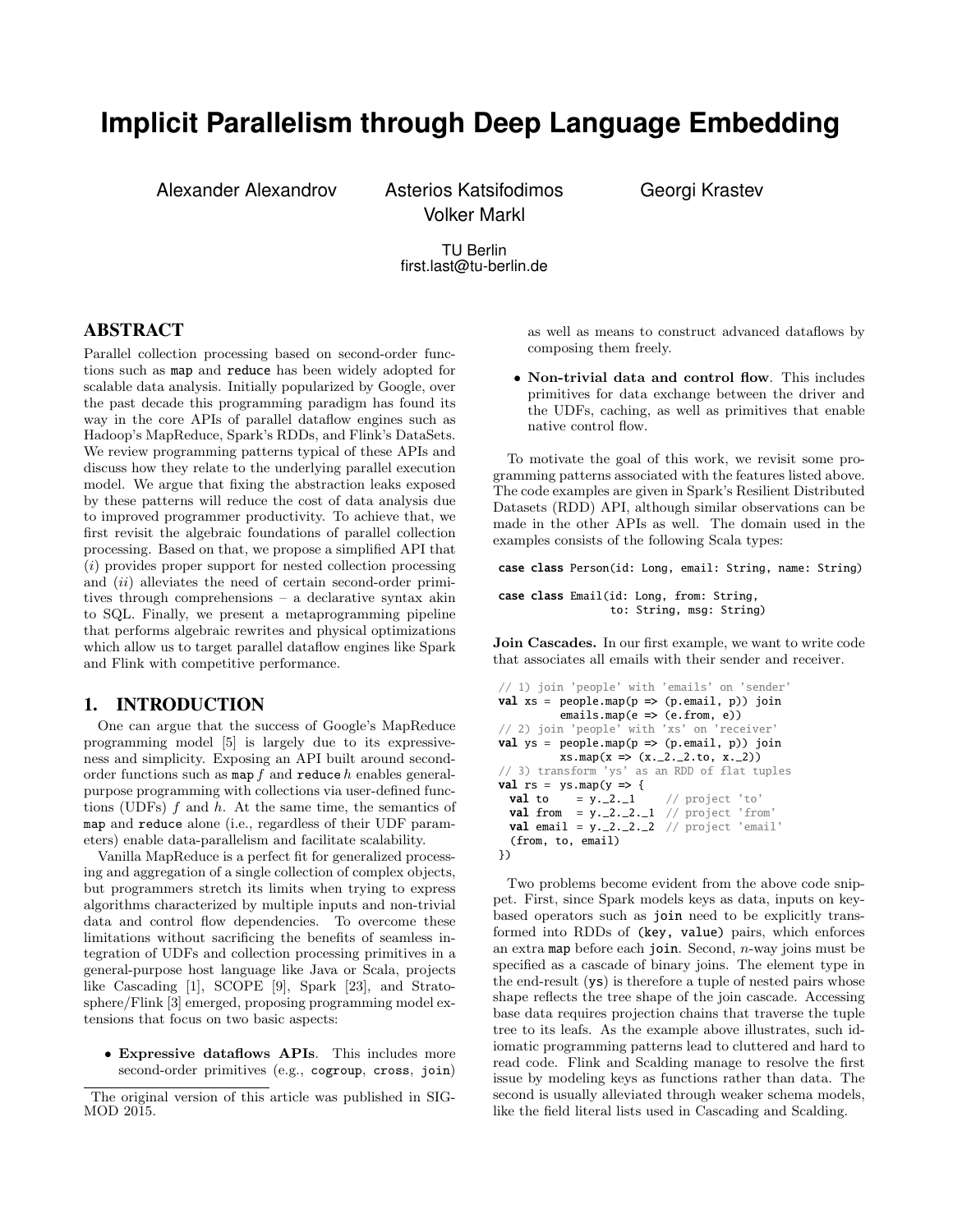Aggregates. For our second example, consider a situation where we want to compute a tf-idf statistic over the collection of emails. We start by calculating the term frequencies – we tokenize each email message into terms t and compute their frequencies tfrq using a library function, extend the resulting (t, tfrq) sequence with the enclosing email identifier, and finally flatten the result.

```
val tf = emails.floatMap(email \Rightarrow {tokenizeAndCount(email.msg).map {
   case (t, tfrq) => Tf(email.id, t, tfrq)
 }
})
```
Next, we have to calculate the inverse document frequencies, which for a term  $t$  and a document corpus  $D$  with  $|D| = N$  are given by the following formula.

$$
idf(t, D) = log \frac{N}{|\{ d \in D | t \in d \}|} .
$$

One way to do this in Spark is to group by term and map over the groups to calculate the idf values.

```
val N = emails.count().toDouble
val idf = tf.groupBy { case (_, t, _) => t }
  .map { case(t, docs) \Rightarrow (t, math.log(N / docs.size)) }
```
However, the proper way to express this computation is with a reduceByKey followed by a map.

```
val idf = tf
  .map { case (\_ , t, \_ ) \implies (t, 1) }
  .reduceByKey(_- + _-)
  .map { case (t, dfrq) => (t, math.log(N / dfrq)) }
```
Although they denote the same result, the two variants define different computations. The first shuffles the entire input and materializes the groups at the receiver side, whereas the second computes partial aggregates locally before shuffling and merging the final document frequencies dfrq. The difference in performance gets even more dramatic for naturally occurring skewed distributions, as in this case above where the terms follow a Zipf distribution. Programmers are therefore advised to use the reduceByKey pattern whenever possible. As in the previous case, this leads to situations where the code is organized according to execution model specifics rather than readability. Again, the problem can be witnessed across all similar APIs (Flink, Cascading, etc.).

Caching. To motivate the need for caching, consider the following piece of code which computes the tfidf values out of tf and idf and uses them to iteratively update a model:

```
val tfidf: RDD[TfIdf] = /* compute 'tf*idf' per term */
var model: RDD[Model] = \frac{*}{*} initialize an ML model \frac{*}{*}while (...) { // update 'model' until convergence
 model = /* derive from 'tfidf' and old 'model' */
}
```
The problem with that code is that RDD expressions are lazy. Under the hood, the RDD type implements a builder pattern that accumulates calls of transformation primitives like map, flatMap, groupBy into a parallel execution plan. Evaluation is implicitly forced by action primitives like count, collect, first. The implication for the code above is that the tfidf term is evaluated once for every loop. To fix this type of problems, Spark offers a cache primitive that

forces an RDD result to be persisted. In our example, we can append cache to the definition of tfidf. As before, figuring out when to use it is left to the programmer and requires understanding and consideration of Spark's execution model. Cascading does not offer explicit support for caching, while Flink can infer and enforce it, but only in limited situations (as we will discuss shortly).

Broadcast Variables. Another problem can arise in a variation of the last example:

```
val tfidf: Seq[TfIdf] = /* compute as above */ collect()
var model: RDD[Model] = \frac{*}{*} initialize an ML model \frac{*}{*}while (...) { // update 'model' until convergence
  model = \frac{*}{*} transform old 'model' */map(x \Rightarrow \{/* anonymous function that reads 'tfidf' */
 })
}
```
Evaluation of tfidf is now triggered outside of the loop by the collect action. The result of the computation is collected as a local sequence and subsequently read in the map UDF. As part of its closure, the tfidf value is therefore serialized and shipped to the cluster in each iteration. In this situation, performance can be improved by wrapping the tfidf definition in a sc.broadcast(...) call. The value is then broadcast to the cluster only once outside of the loop and can be subsequently accessed from the map UDF through a tfidf.value call. As in the previous case, the decision whether to ship a read-only value as part of the UDF closure or as a broadcast variable is left to the programmer. A similar construct exists in Flink's API.

Control Flow. The final issue we highlight is concerned with the form of certain control flow primitives. In order to optimally express the while loop from the caching example in Flink, for example, one has to phrase the program as follows:

```
val tfidf: DataSet[TfIdf] = /* compute per term */var model: DataSet[Model] = /* initialize an ML model */model = model.iterate(model => {/* transform 'tfidf' and old 'model' */
})
```
Note how Flink relies on a dedicated iterate construct for the iterative part of the program. The reason for this is once more tied to the underlying execution mode. Spark supports only acyclic dataflows and realizes iterative computation by lazily unrolling and evaluating dataflows from a Scala-driven loop. Flink's runtime, in contrast, offers restricted support for native iterations. This approach has performance benefits (e.g. less scheduling overhead, loopinvariant data caching), but requires special feedback edges in the dataflow graph. To introduce those edges, a dedicated construct like iterate is required at the API level. Ideally, however, this should be hidden from the programmer, who should be able to use a native Scala while loop in both cases.

Problem Statement. The above examples highlight the existence of specific programming patterns and primitives across various parallel dataflow APIs and execution engines. The common theme that shines through is the tight interplay between the programming interface and the underlying execution model. We end up in a situation with several well-known problems:  $(i)$  high barrier of entry due to the required level of understanding of the underlying execution model,  $(ii)$  hard to read and maintain code due to low level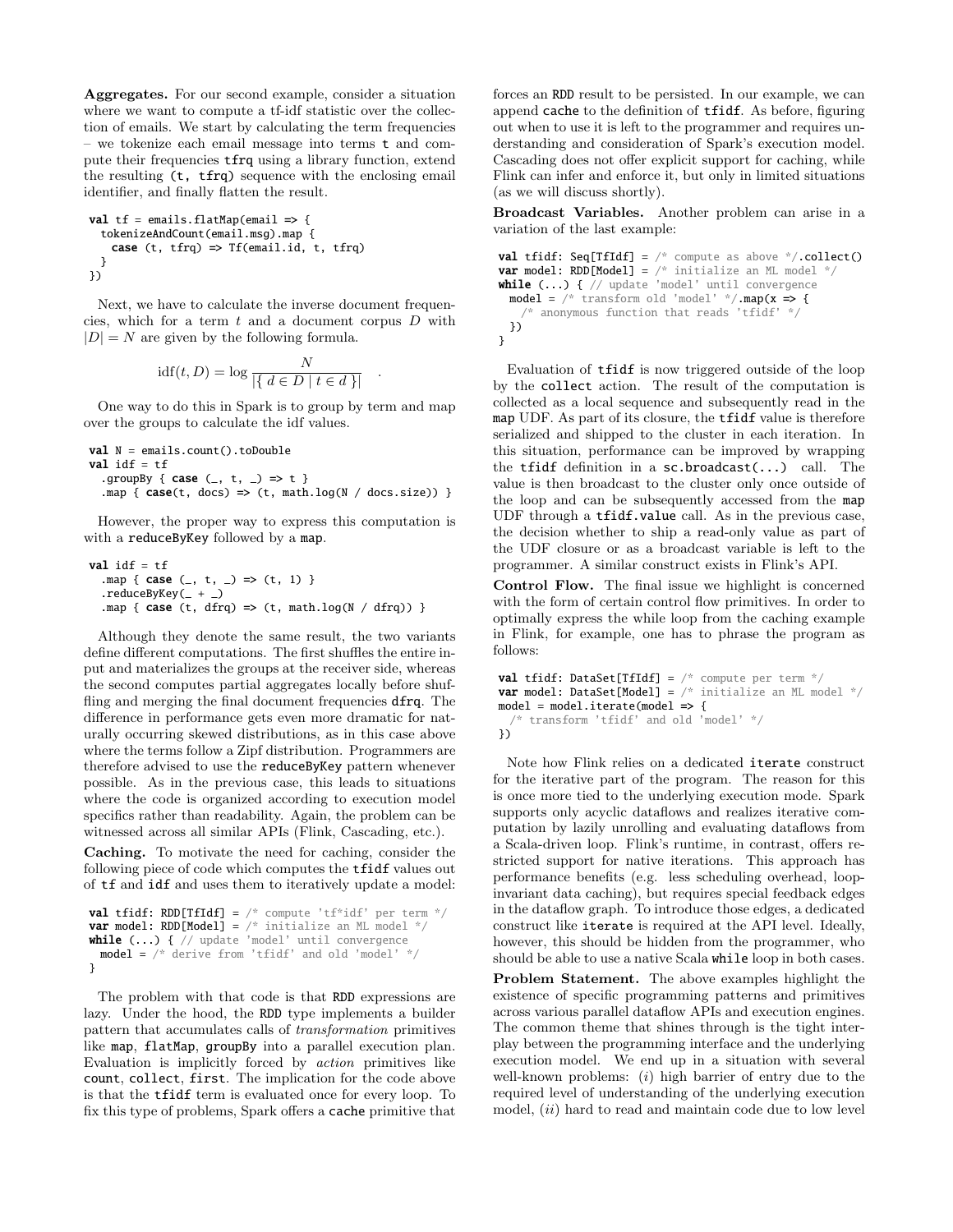of abstraction, and (iii) missed opportunities for optimization due to hard-coded execution strategies.

One way to tackle these problems is to provide high-level programming abstractions on top of the low-level dataflow APIs. The merits of this strategy are validated by the popularity of external languages such as Pig, Hive, and SystemML, on the one side, and specialized internal libraries for relational processing (DataFrame APIs), graph analysis (GraphX, GraphLab), and machine learning (MLLib, Mahout), on the other. This development, however, does not resolve the need for seamless, high-level integration of parallel collection processing in a general-purpose language. External languages introduce a language barrier, while internal libraries introduce a domain barrier.

In this paper, we argue in favor of an alternative approach based on deep language embedding through quotation and metaprogramming. The ability to manipulate data analysis programs at compile time has twofold impact. First, it facilitates declarative, SQL-like dataflow definitions through host language constructs such as comprehensions. Second, it allows to decompose the program code as combination of (parallel) dataflow and (sequential) driver fragments, and make holistic decisions for optimal dataflows execution based on the surrounding driver context. The overall effect is a highlevel collection processing API where notions of parallelism associated with an underlying dataflow engine are hidden from the programmer.

The remainder of this paper is structured as follows. Section [2](#page-2-0) reviews a theoretical model for parallel collection processing and its relation to comprehensions – a declarative syntax generalizing SQL. Section [3](#page-4-0) presents Emma  $[2]$  – a domain-specific language (DSL) embedded in Scala which enables parallel collection processing through comprehensions. Section [4](#page-4-1) sketches Emma's compiler pipeline and discusses how traditional database optimizations such as partial aggregates and join order can be revised in light of the model from [Section 2.](#page-2-0) Section [5](#page-6-0) reviews related work, and Section [6](#page-6-1) discusses ideas for future research. For a more detailed technical description, we refer the reader to the original version of this paper [\[4\]](#page-7-6).

### <span id="page-2-0"></span>2. FORMAL FOUNDATIONS

Spark's RDD, Cascading's Collection, and Flink's DataSet all represent homogeneous distributed collections with so called "bag semantics". That is, the elements in a bag share the same type, their order is not fixed, and duplicates are allowed. Our point of departure therefore is a suitable formal model for distributed collections [\(Section 2.1\)](#page-2-1) and parallel computations on those [\(Section 2.2\)](#page-3-0), which also facilitates declarative expression syntax [\(Section 2.3\)](#page-3-1).

# <span id="page-2-1"></span>2.1 Bags as Algebraic Data Types

**Bag Structure.** We define the polymorphic type  $\text{Bag } A$ structurally, using a recursive constructor algebra.

$$
type Bag A = emp | cons x: A xs: Bag A (ALGBAG-INS)
$$

The above definition states that all possible Bag A values can be constructed inductively by two primitive constructor functions: emp (which denotes the empty bag), and cons (which denotes the bag where the element  $x$  is added to the bag xs). In other words, for each  $xs \in \text{Bag } A$  there is a corresponding functional expression  $t_{xs}$  (which we call

the constructor application tree) that constructs xs. For example, the tree associated with {{2, 42}} looks as follows.



Bag Semantics. By definition, constructor algebras like [AlgBag-Ins](#page-2-2) are initial and thereby, following Lambek's lemma [\[17\]](#page-7-7), bijective. This means that the association between constructor application trees and values is bidirectional – each constructor application tree  $t_{xs}$  represents precisely one bag xs and vice versa. This poses a problem, as it contradicts our intended semantics, which state that element order should does not matter. Using only the algebra definition, we have  $\{2, 42\} \neq \{42, 2\}$  because the corresponding trees are different. To overcome this problem, we must add an appropriate semantic equation.

#### <span id="page-2-3"></span>cons  $x_1$  cons  $x_2$   $xs = \cos x_2 \cos x_1$   $xs$  (EQ-COMM-INS)

The equation states that the order of element insertion is irrelevant for the constructed value. Based on this equation, we can create an equivalence relation on trees and use the induced equivalence classes  $[t_{xs}]$  instead of the original trees to ensure  $xs \leftrightarrow [t_{xs}]$  bijectivity. In our running example, substituting the trees for  $\{2, 42\}$  and  $\{42, 2\}$  in the left- and right-hand sides of ([EQ-Comm-Ins](#page-2-3)), correspondingly, renders them equivalent and puts them in the same equivalence class  $\left[ \{ 2, 42 \} \right]$ .

Relevance for Data Management. Conceptually, the  $xs \mapsto t_{xs}$  direction can be interpreted as a recursive parser that decomposes a bag xs into its constituting elements. Database runtimes encapsulate this behavior in a reusable operator called Scan, and use it to sequentially read the records in a base table. Indeed, we can define a simple iterator-based version of Scan with the help of the [AlgBag-Ins](#page-2-2) constructors (again using Scala syntax).

```
class Scan(var xs: Bag[A]) {
 def next(): Option[A] = xs match {
   case emp => Option.empty[A]
   case cons(x, ys) => xs = ys; Some(x)
 }
}
```
Union Representation. The constructors in [AlgBag-Ins](#page-2-2) impose a left-deep structure on the constructor application trees. There is, however, another algebra and a corresponding set of semantic equations that encodes the same initial semantics by means of *general binary trees*.

<span id="page-2-2"></span>
$$
\begin{array}{ll}\n\text{type Bag } A & = \text{emp} \\
 & | \text{ sing } x: A \\
 & | \text{ uni } xs: \text{Bag } A \text{ ys: Bag } A\n\end{array}\n\tag{ALGBAG-UNION}
$$

<span id="page-2-4"></span>
$$
\text{uni } xs \text{ emp} = \text{uni } \text{emp } xs = xs \qquad (\text{EQ-UNIT})
$$
\n
$$
\text{uni } xs \text{ (uni } ys \text{ zs}) = \text{uni } (\text{uni } xs \text{ ys}) \text{ zs} \qquad (\text{EQ-ASSOC})
$$
\n
$$
\text{uni } xs \text{ ys} = \text{uni } ys \text{ xs} \qquad (\text{EQ-COMM})
$$

Here emp denotes the empty bag, sng  $x$  denotes the singleton bag, and uni xs ys denotes the union of xs and ys.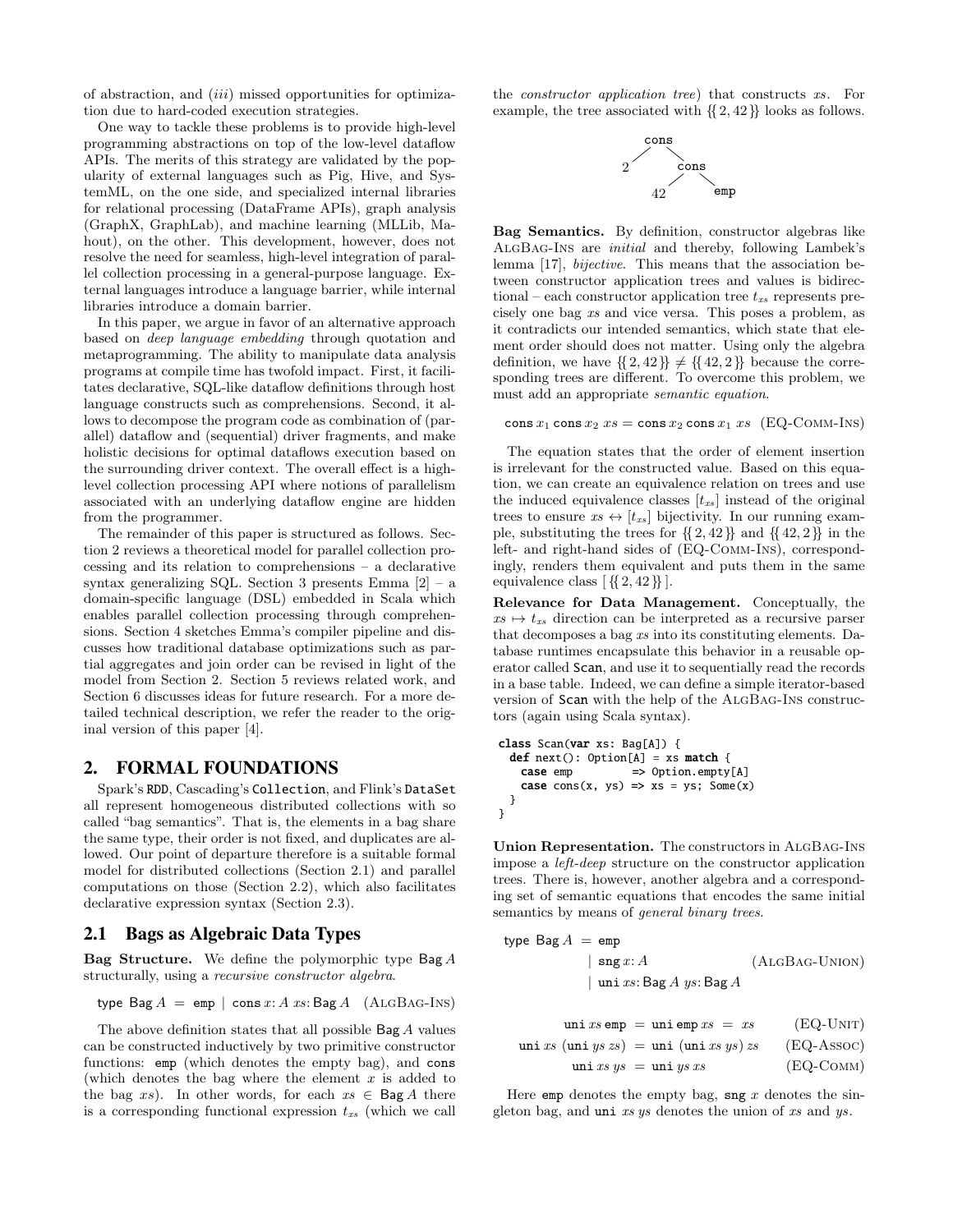Although [AlgBag-Ins](#page-2-2) and [AlgBag-Union](#page-2-4) model the same type semantics, the latter reflects better the essence of parallel collection processing, as we will show in Section [2.2.](#page-3-0)

#### <span id="page-3-0"></span>2.2 Structural Recursion on Bags

The previous section described a conceptual model for the structure of bags that identifies bag values with equivalence classes of constructor application trees. We now describe the principle of *structural recursion* – a method for defining functions on bags xs by means of systematic substitution of the constructor applications in the associated  $t_{xs}$  tree.

Basic Principle. Consider a case where we want to compute the sum of the elements in  $xs = \{\{3, 5, 7\}\}\.$  We can define this operation with a higher-order function called fold.

```
// structural recursion on union-style bags
def fold[A,B](e: B, s: A \Rightarrow B, u: (B, B) \Rightarrow B)
               (xs: Bag[A]) = xs match {case emp \implies e
 case \text{sng}(x) => \text{s}(x)case uni(ys,zs) \Rightarrow u(fold(e,s,u)(ys), fold(e,s,u)(zs))}
```
The fold function takes three function arguments: e, s, and u, substitutes them in place of the constructor applications in  $t_{xs}$ , and evaluates the resulting expression tree to get a final value  $z \in \mathsf{B}$ . To compute the sum of all elements, for example, we can substitute  $e = 0$ ,  $s = id$ , and  $u = +$ .



Relevance for Parallel Data Management. Again, we want to highlight the importance of this view on bag computations from a data management perspective. Imagine a scenario where xs is partitioned and distributed over two nodes:  $xs_1 = \{\{3, 5\}\}\$ and  $xs_2 = \{\{7\}\}\$ . Conceptually, the value is still  $xs = \text{uni } xs_1$   $xs_2$ , but the uni is evaluated only if we have to materialize xs in a single node.



If we need the xs only to apply a fold, we can push the fold argument functions to the nodes containing  $xs_i$ , apply the fold locally, and ship the computed  $z_i$  values instead. In general, e, s, and u do not form an initial algebra. This implies loss of information when the substituted  $t_{xs}$  tree is evaluated to z, and thereby that z is "smaller" than  $t_{xs}$ . This is evident in the sum example – shipping the partial sums  $z_i$  is more efficient than shipping the partial bags  $xs_i$ .



Fold Examples. The fold function provides a generic mold for specifying operations on collections. Aggregation functions like min, max, sum, and count, existential qualifiers like exists and forall, as well as collection processing operators like map and filter can be defined as folds.

Moreover, starting from fold we can define an algebraic structure known as monad on top of Bag A and enable declarative specification of computations.

#### <span id="page-3-1"></span>2.3 Bag Comprehensions

Consider two bags  $xs = \{ \{1, 2, 2, 3\} \}$  and  $ys = \{ \{1, 2\} \}$  and their corresponding constructor application trees



in an example where you want to compute the bag of all pairs  $(x, y)$  where  $x \in xs$ ,  $y \in ys$  and  $x = y$ .

If xs and ys were sets, we could describe this computation mathematically as a set comprehension.

$$
\{ (x, y) \mid x \in xs, y \in ys, x = y \}
$$

If xs and ys were lists, we could write a Python list comprehension.

```
[(x, y) for x in xs for y in ys if x = y]
```
If xs and ys were database relations, we could write a select-from-where query (effectively a SQL comprehension).

#### SELECT  $x$ ,  $y$  FROM  $xs$  AS  $x$ ,  $ys$  AS  $y$  WHERE  $x = y$

Finally, let xs and ys be values from the user-defined type Bag N presented in [Section 2.1.](#page-2-1) Modern functional languages like Scala allow us to use native comprehension syntax for arbitrary types, as long as those implement the so-called monad operators. We can therefore write the intended computation like this.

for 
$$
(x \leq x s; y \leq y s; \text{ if } x == y)
$$
 yield  $(x, y)$ 

At parse time, the above comprehension is transformed into a chain of nested flatMap applications ending with a map and interleaved with withFilter applications as follows.

$$
\frac{x \cdot x \cdot f \cdot h \cdot h}{x \cdot x \cdot f} = \frac{y \cdot x}{x \cdot x} = y \cdot \frac{h \cdot h}{x \cdot x} \cdot f(x, y)
$$

This desugaring scheme can be interpreted in terms of the structural recursion scheme discussed above. The map part of the flatMap application operates on the level of the (orange)  $xs$  tree – each value  $x$  is substituted with a copy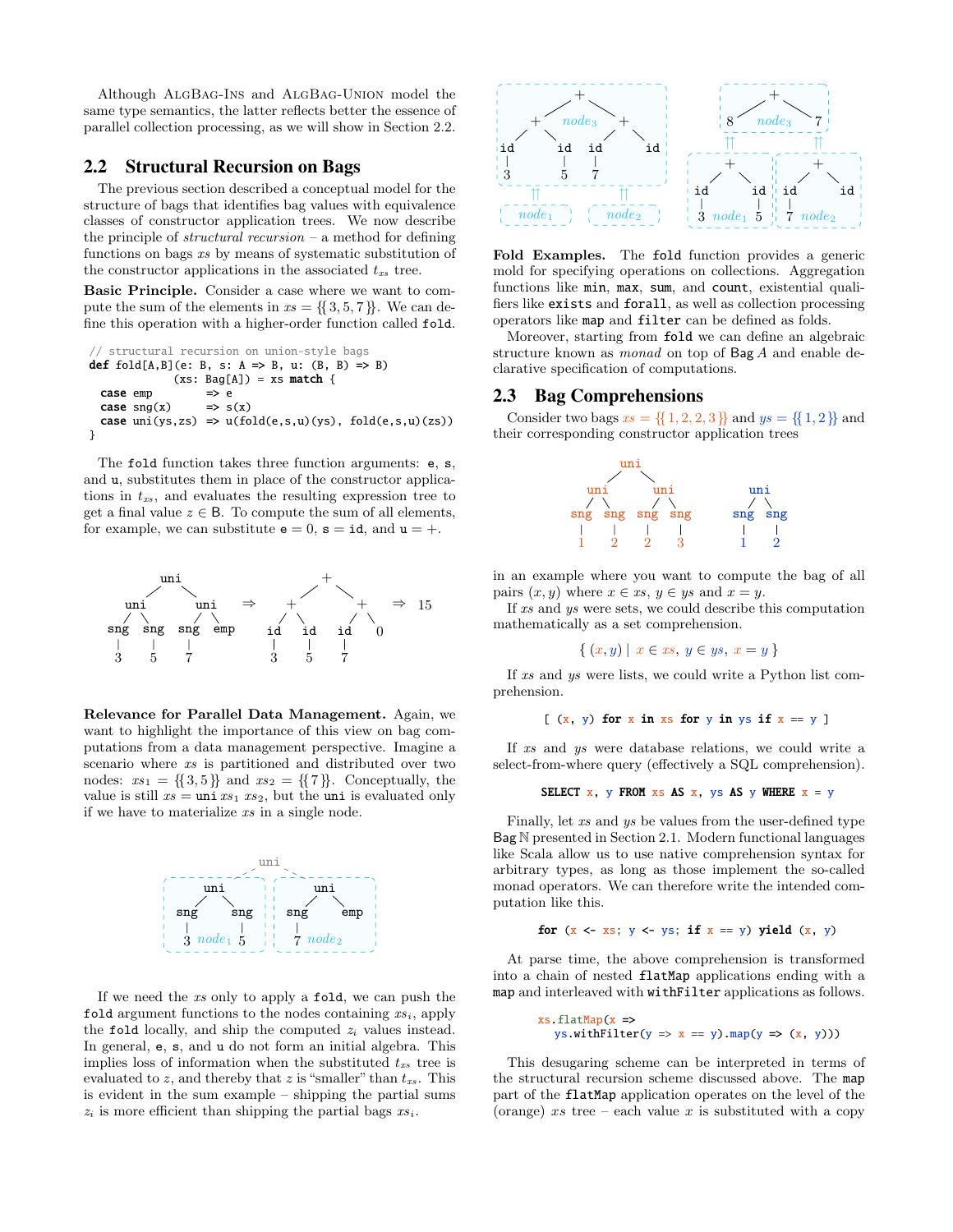of the entire ys tree. The inner map operates on the level of the ys trees and maps their y values to a  $(x, y)$  pair using the  $x$  from the outer map. We end up with an outer (orange) bag of inner (blue) bags.



The withFilter application substitutes singleton bags that do not satisfy the  $x = y$  predicate with emp, and the flat part of flatMap "forgets" the nested bag structure by inlining the inner trees into the outer one.



Theory to Practice. Bag comprehensions provide the key ingredient for solving two long-standing problems. First, as first-class citizen in a general-purpose source language, comprehension syntax offers direct means for declarative parallel collection processing (see [Section 3\)](#page-4-0). Second, as a firstclass citizen in an object language subject to metaprogramming, comprehensions can serve as an entry point for the integration of dataflow optimization techniques into generalpurpose languages (see [Section 4\)](#page-4-1).

# <span id="page-4-0"></span>3. LANGUAGE DESIGN

Based on the formal foundations outlined in [Section 2,](#page-2-0) we present Emma [\[2\]](#page-7-5) – a DSL for parallel collection processing embedded in Scala. We first discuss the core API features by example, revisiting the issues outlined in [Section 1,](#page-0-0) and then list the requirements of our approach to the host language.

#### <span id="page-4-2"></span>3.1 Programming Abstractions

The core abstraction of our API is a generic type called DataBag which models bags in Union-representation. The complete set of methods can be found in [\[4\]](#page-7-6). In the following, we discuss characteristic features by example.

For Comprehensions. Binary operators like join and cross are missing from the API. Instead, the DataBag type implements the monad operations discussed in Section [2.3.](#page-3-1) This allows us to write Select-From-Where expressions like the join from [Section 1](#page-0-0) in a declarative way.

```
for {
 email <- emails
 from <- people
 to <- people
 if from.email == email.from
 if to.email == email.to
} yield (from, to, email)
```
Folds. Computation on DataBag values is allowed only by means of structural recursion. To that end, we expose the fold operator from Section [2.2](#page-3-0) as well as aliases for commonly used folds (e.g. count, exists, minBy). Counting the number of emails, for example, can be written as follows.

```
val N = emails.fold(0, x \Rightarrow 1, plus) // or
val N = emails.count() // alias for the above
```
Nesting. The grouping operator introduces proper nesting:

val ys: DataBag[Group[K, DataBag[A]]] = xs.groupBy(k)

The resulting bag contains groups of values that share the same key. Note that the values type is again DataBag[A]. This is fundamentally different from Spark, Flink, and Hadoop MapReduce, where the group values have the type Iterable[A] or Iterator[A]. An ubiquitous support for DataBag nesting allows us to hide the complexity of primitives like groupByKey, reduceByKey, and aggregateByKey behind a simple "groupBy and fold" programming model. For instance, calculating the idf term shown in [Section 1](#page-0-0) can be expressed as follows.

val idf = for { (t, docs) <-  $tf.groupBy{ case (_, t, _)} \Rightarrow t$  $}$  yield (t, math.log(N / docs.count()))

Due to the deep embedding approach we commit to, we can recognize nested DataBag patterns like the one above at compile time and rewrite them into more efficient equivalent expressions using primitives like aggregateByKey.

Coarse-Grained Parallelism Contracts. Current parallel dataflow APIs provide data-parallelism contracts at the operator level (e.g. map for element-at-a-time, join for pairat-a-time, etc.). Emma takes a different approach as its DataBag abstraction itself serves as a coarse-grained contract for data-parallel computation. The promise Emma gives is to  $(i)$  discover all maximal DataBag expressions in a quoted code fragment, (ii) rewrite them logically in order to maximize the degree of data-parallelism, and  $(iii)$  take a holistic approach while translating them as parallel dataflows. This also allows to transparently insert primitives influencing execution like broadcast and cache as part of the compilation process.

#### 3.2 Host Language Desiderata

The decision to base our implementation on Scala is motivated by purely pragmatic reasons:  $(i)$  Scala supports forcomprehensions for user-defined types,  $(ii)$  the runtimes we target have Scala APIs, and  $(iii)$  lightweight embedding and metaprogramming are enabled through Scala's macro and reflection facilities. In theory, however, any language which satisfies the above requirements can be used as a hostlanguage for a similar compiler pipeline.

# <span id="page-4-1"></span>4. COMPILER PIPELINE

The basic compilation steps are depicted in [Figure 1.](#page-5-0) At compile time, a Scala macro is used to  $(i)$  lift the Scala AST into a suitable intermediate representation  $(IR)$ ,  $(ii)$ apply logical rewrites that maximize data-parallelism to the Emma IR (see [Section 4.1\)](#page-5-1), and  $(iii)$  compile the result as a binary driver program with staged comprehensions. At runtime, Scala's reflection API is used to  $(iv)$  translate the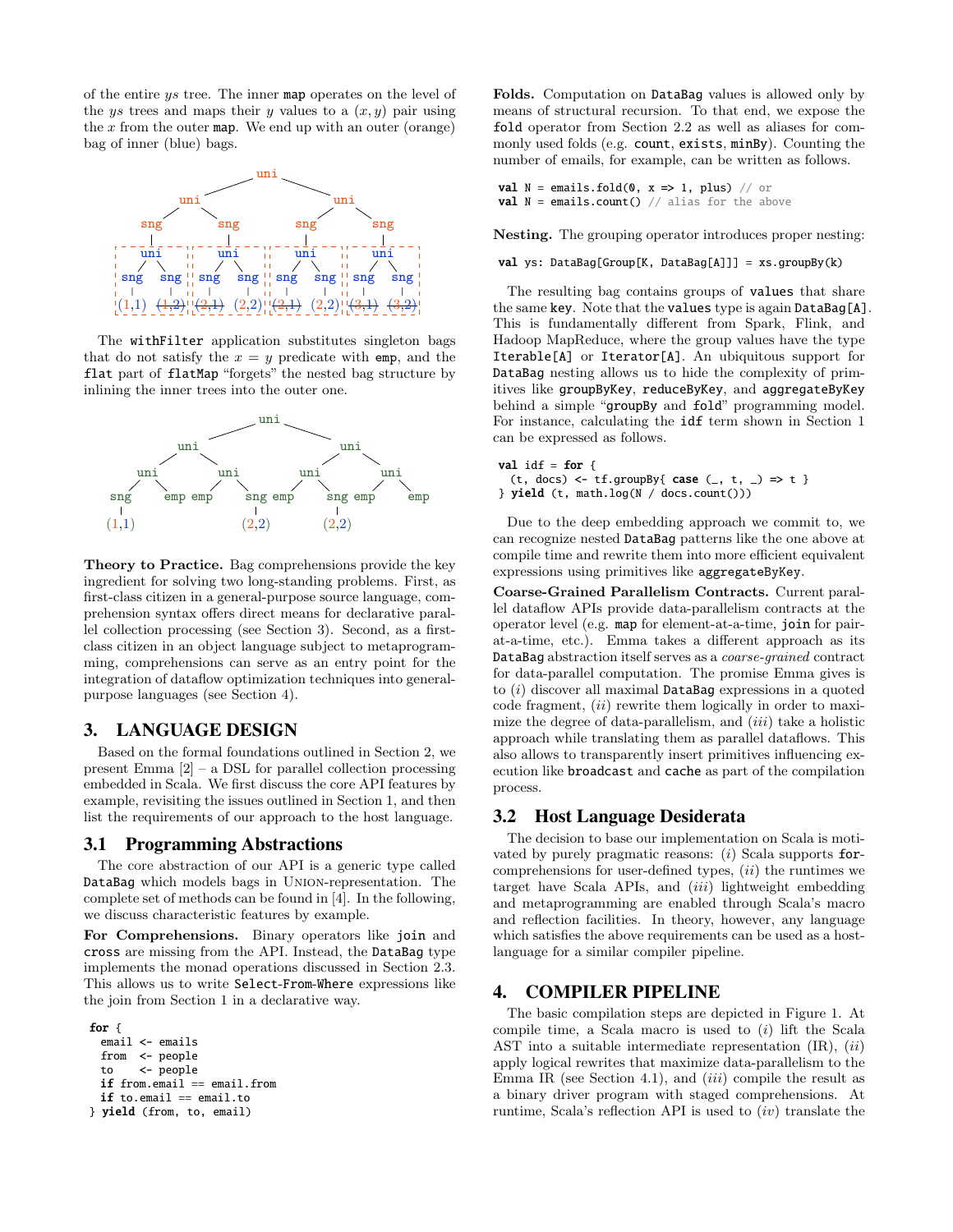<span id="page-5-0"></span>

Figure 1: Basic Compiler Pipeline. Solid arrows represent static, and dashed dynamic (JIT) compilation.

staged comprehensions into the API of the targeted parallel dataflow engine, and to  $(v)$  evaluate those and feed the results back in the driver. In the rest of this section, we focus on some aspects of steps  $(ii)$  and  $(iv)$ . The goal is to illustrate optimization techniques widely adopted by the database community on top of bag comprehensions as a model for program manipulation through metaprogramming. As in [Section 3,](#page-4-0) more information can be found in [\[4\]](#page-7-6).

#### <span id="page-5-1"></span>4.1 Logical Optimizations

In this section, we show how two algebraic laws known as banana-split [\[6\]](#page-7-8) and fold-build fusion [\[10\]](#page-7-9) facilitate a logical rewrite upon generated groups. The rewrite transparently inserts partial aggregates whenever possible and thereby removes expensive group materializations.

Rewrite Candidates. Candidates for this rewrite are  $groupBy terms where (i) all occurrences of the group values$ are consumed by a  $fold$ , and  $(ii)$  these folds do not have data dependencies. When the optimization is triggered, the groupBy is replaced by an aggBy operator which fuses the group construction performed by the groupBy together with the subsequent fold applications on the group values. In terms of the APIs discussed in Section [1,](#page-0-0) this corresponds to replacing groupBy with reduceByKey whenever possible.

Banana Split. The banana split law generalizes the machinery behind loop fusion for arbitrary structural recursion. Informally, it states that a pair of folds can be rewritten as a fold over pairs. For example, the two folds below calculate a sum and a count over the same input collection.

```
val sum = xs.fold(0, id, plus)val count = xs.fold(0, x => 1, plus)
```
Those can be substituted by a single fold which operates by pairwise application of the original substitution functions. As a result, a pair containing the results of the two original folds can be computed in a single pass. To illustrate the idea, take a look at the application tree of the resulting pairwise fold over  $\{\{3, 5, 1\}\}\.$ 



Fold-Build Fusion. The second law enables a rewrite which in functional programming languages is commonly

known as cheap deforestation. Intuitively, the law states that an operation that constructs a bag can be fused together (or in database terms – it can be pipelined) with a subsequent fold over the constructed value. To illustrate why groupBy can be seen as a build operator, consider the following naive definition of  $tf.groupBy(...)$ .

```
val tfGrp = for {
 t \leftarrow tf.map{ case (_, t, _) => t }.distinct()
} yield {
  val docs = tf.withFilter(\_ . . 2 == t)(t, docs)
}
```
We bind t over the set of distinct terms contained in tf, and pair each binding with its corresponding docs derived with a filter over tf. Substituting tfGrp in the code from [Section 3.1,](#page-4-2) we consume the grouped result as follows.

```
val idf = for \{(t, docs) <- tfGrp
} yield (t, math.log(N / docs.count()))
```
Knowing that the group values (docs) are used only in the context of a count application, we can build upon referential transparency and move the application up to tfGrp.

```
val tfAgg = for \{t <- tf.map{ case (\_ , t, \_ ) \Rightarrow t }.distinct()
} yield {
  val dfrq = tf.withFilter(\_ . . 2 == t).count()(key, dfrq)
}
```
The fold-build fusion law tells us that withFilter and the count can be fused to a single fold as follows.

```
val dfrq = tf.fold(0, if __..2 == t 1 else 0, plus)
```
The rewritten definition pairs terms directly with the aggregated document frequencies dfrq instead of materializing docs. To compensate for the rewrite at the consumer site, we remove the original count and directly refer to dfrq.

```
val idf = for {
 (term, dfrq) <- trAgg
} yield (term, math.log(N / dfrq))
```
In practice, we directly substitute groupBy with aggBy, but the comprehension model enables better understanding and reasoning about the soundness of such rewrites.

Other logical rewrites such as flattening [\[22\]](#page-7-10) can also be performed at this step in order to maximize data-parallelism.

# <span id="page-5-2"></span>4.2 Dataflow Generation

As a result of the logical optimizations from Section [4.1,](#page-5-1) we obtain a modified AST for the original program. The JIT compiler then offloads the identified maximal DataBag terms to a parallel execution engine like Spark or Flink as promised. To illustrate the challenge here, consider again the (already normalized) join comprehension from [Section 3.](#page-4-0)

```
for {
 email <- emails
 from <- people
 to <- people
 if from.email == email.from
 if to.email == email.to
```

```
} yield (from, to, email)
```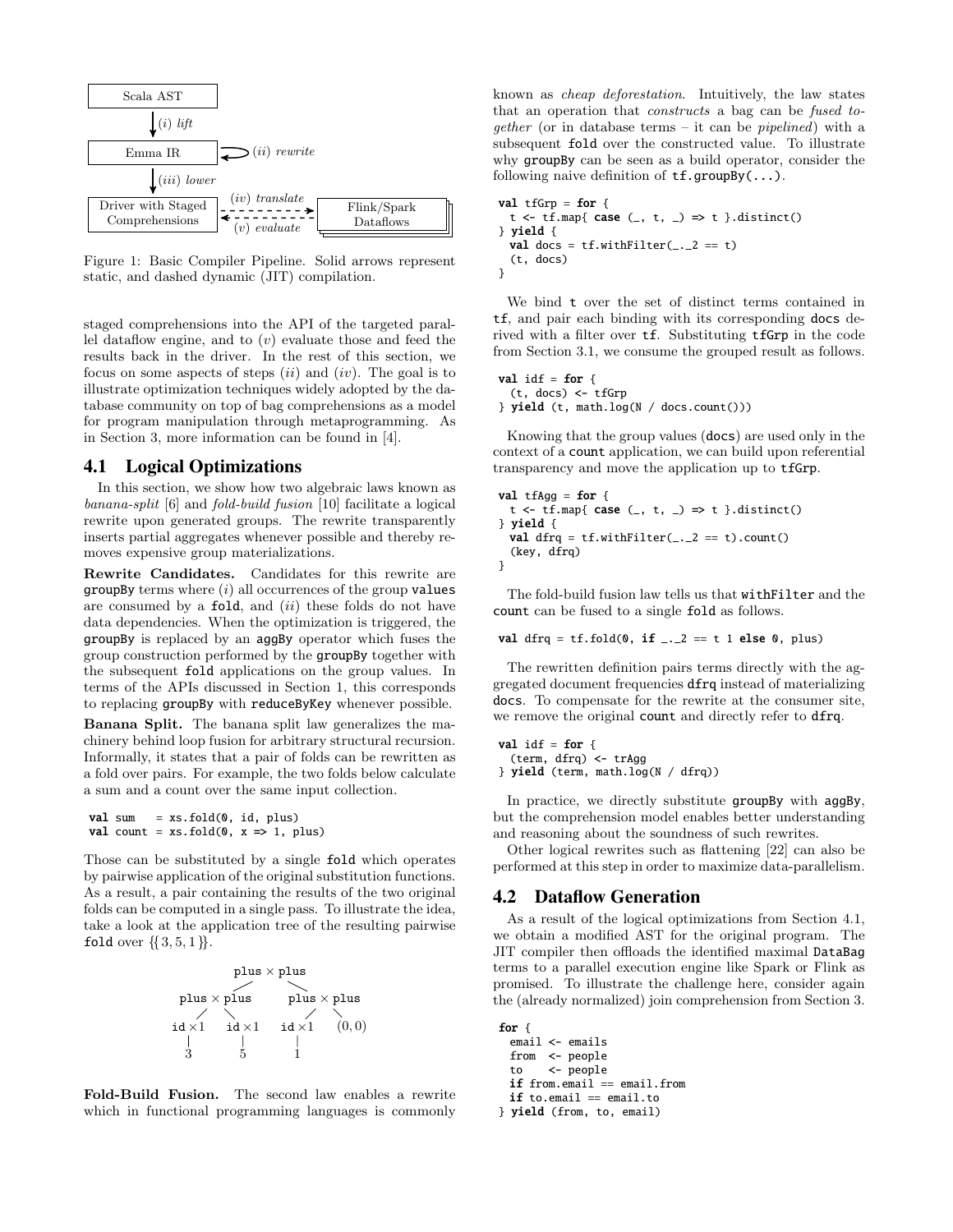According to the semantics from [Section 2.3](#page-3-1) the above comprehension is equivalent to the following functional term.

```
emails.flatMap(email =>
 people.flatMap(from =>
   people
      .withFilter(to \Rightarrow from.email == email.from)
      .withFilter(to \Rightarrow to email == email.to).map(to \Rightarrow (from, to, email))))
```
A blunt translation approach would be to take the functional form and substitute the collection type from DataBag to either RDD or DataSet. This is not a good strategy for two reasons. First, it only allows for data-parallelism over the top-most collection (in this case emails), while everything else must be fully replicated across the cluster. Second, local evaluation amounts to brute-force nested loops.

Fortunately, the database community has solutions for this kind of problems. In relational databases, SQL queries are represented as expression trees called logical plans. For Select-From-Where queries, the leafs of the tree denote input relations, while inner nodes denote binary join applications. Due to the associativity and commutativity of join, however, multiple logical plans exist for the same query. Query optimizers use dynamic programming to pick an optimal plan based on a data-driven cost model.

To bridge the gap between the functional and the database world, we revise some old ideas from Grust [\[12\]](#page-7-11) in the context of parallel dataflows. Observe that the abstract semantics of an (equi-)join operator can be defined in terms of a comprehension.

```
def join(k1, k2)(xs, ys) = for {
 x \leftarrow xsy \leftarrow ysif k1(x) == k2(y)} yield (x, y)
```
Armed with that insight, we can devise recursive procedures that transform comprehension expressions into functionally closed cascades of joins. A bottom-up procedure may begin by joining email and from, and continue recursively until all generators are eliminated. This technique is known as "Selinger-style query optimization" [\[20\]](#page-7-12).

```
// intermediate result (closed functional term)
val ir = join(_.from, _.email)(emails, people)
// final result (residual comprehension term)
for {
 (email, from) <- ir
 to <- people
 if to.email == email.to
} yield (from, to, email)
```
A top-down procedure, on the other side, may first split the original comprehensions in two, join their results, and continue recursively until all comprehensions have one generator. This technique is known as "Volcano-style query optimization" [\[11\]](#page-7-13).

```
// intermediate result (residual comprehension term)
val ir = for \{email <- emails
 from <- people
 if from.email == email.from
} yield (from, email)
// final result (closed functional term)
join(_._2.to, _.email)(ir, people)
```
Either way, after the rewrite procedure terminates, we end up with an algebraic variant of the original comprehension based on second order combinators (like join and flatMap) in direct correspondence with the primitives offered by the targeted dataflow APIs. Translation from this form to the concrete target API can be done in a single traversal pass.

# <span id="page-6-0"></span>5. RELATED WORK

Object-Oriented Databases. A multitude of research has been performed during the OODBs era to bridge the gap between programming languages and database querying. Their primary goal was to make database access from the programming language transparent, focusing mainly on object persistence. OODBs attempted to support all the power of the host programming language (e.g., [\[16\]](#page-7-14)) but did not succeed, mainly due to the complexity of such an undertaking. Another approach towards solving the impedance mismatch (i.e., using a string-quoted language like SQL within Java, C, Ruby, etc.) was PASCAL/R  $[14]$  – a first step towards integrated querying facility later resurrected by LINQ [\[18\]](#page-7-16). XQuery [\[7\]](#page-7-17) (with scripting extensions for executing loops) provides a completely integrated programming and querying language that supports a flavor of comprehension syntax. However, XQuery is tied to the XML data model whereas our approach is oblivious to the data model.

More Recent Attempts. Similar to LINQ, Ferry [\[13\]](#page-7-18) is a comprehensions-based programming language that facilitates database-supported execution of entire programs. To be evaluated, LINQ and Ferry programs both map into an intermediate form suitable for execution on SQL:1999 capable relational database systems. Similar to XQuery, Ferry, and LINQ, Emma is a comprehensions-based language, but targets JVM-based parallel dataflow engines. Moreover, the Emma compiler pipeline relies on a holistic view of the quoted code which simultaneously considers all comprehended terms.

Algebraic Approach. In spirit, the ideas presented here follow a line of work exploring the intersection between type theory, functional programming, and data management. The starting point is the work by Buneman et al. [\[8\]](#page-7-19) who showed that monads can be used to generalize nested relational algebra to different types of collections and complex objects. The implications of modeling collections in insert or union representation have been explored by Siciu and Wong [\[21\]](#page-7-20) and more recently by Steele [\[15\]](#page-7-21). The approach of "comprehending dataflows"presented in [Section 4.2](#page-5-2) is closely related to ideas originally presented by Grust [\[12\]](#page-7-11). Our aim is to bring forward the importance of this line of work in facilitating seamless integration of declarative, data-parallel collection processing into a general-purpose host language.

To the best of our knowledge, Emma is the first DSL for large-scale data-parallel processing that utilizes a holistic view at compile time to enable implicit parallelism. Emma hides low level API primitives behind a declarative, ubiquitous abstraction (DataBag) and implements targeted holistic optimizations unattained by similar languages to maintain competitive performance.

# <span id="page-6-1"></span>6. SUMMARY & OUTLOOK

We illustrated common abstraction leaks shared between distributed collection processing APIs offered by state-of